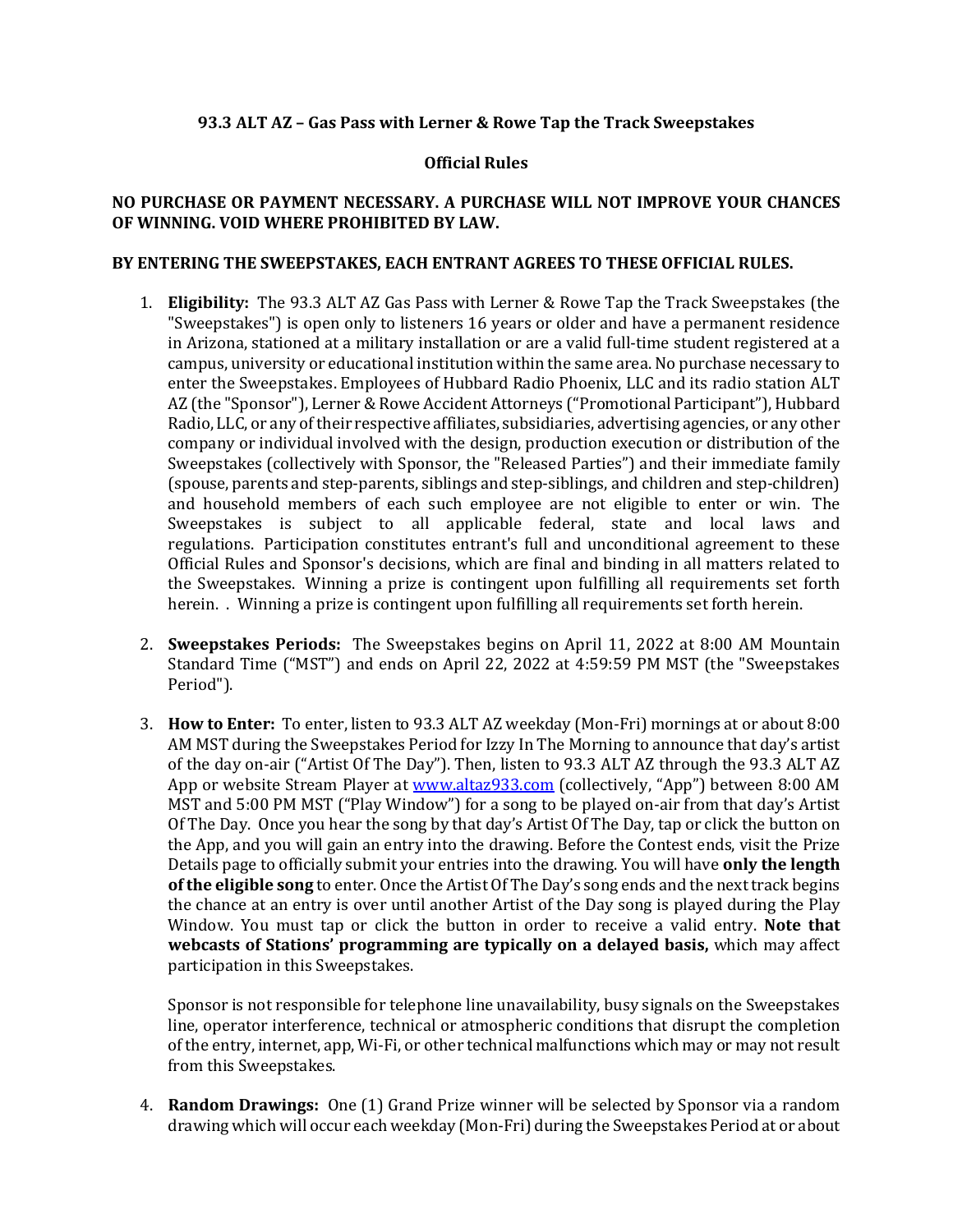12:00:00 PM MST (noon) and again at or about 5:00:00 PM MST, from among all eligible entries received up to that random drawing, for a total of two (2) Grand Prize winners per weekday. Odds of winning depend on the number of eligible entries received up to the time the applicable random drawing occurs. Sponsor will conduct the random drawing from among all eligible entries received up until the date of the random drawing. Winners will be notified by email, phone or through the App.

5. **Prizes and Approximate Retail Values ("ARV's") – Twenty (20) Grand Prizes –** A \$100.00 Circle K Gift Card. ARV : \$100.00 each. Gift cards are subject to the terms, conditions and restrictions printed on the card. Prizes consist of only those items specifically listed as part of the prize. Taxes are winner's sole responsibility. Prizes are not transferrable, substitutable, and may not be redeemed for cash. Sponsor reserves the right to substitute any prize, or portion thereof, for any reason at Sponsor's sole discretion. Any limitations on any prize will be provided at the time the prize is awarded.

The winners must meet the eligibility requirements as set forth in Paragraph 1 of these Official Rules. Winners are responsible for paying all applicable income taxes associated with accepting their Prize. Winners may be required to sign a liability and/or publicity release ("Prize Release") prior to issuance of a prize. A 1099 form may be submitted to all appropriate taxing authorities, and by signing a Prize Release (if applicable), each winner accepts the Prize, and even if the winner does not use the Prize, he/she will be responsible for the applicable taxes. Sponsor may substitute any prize, or portion thereof, for one of equal or greater value for any or no reason at Sponsor's sole discretion.

- 6. **Claiming the Prize:** Upon winner verification, Sponsor will mail out the Grand Prize to the winners. Sponsor is not responsible for lost, late, mutilated, damaged or delayed mailing of any prizes. Allow 6 to 8 weeks for delivery. All unclaimed or returned prizes remain the property of Sponsor.
- 7. **Participation Conditions/Release/Consent to use Likeness:** By participating, each participant agrees to: (a) comply with and be bound by these Official Rules and the decisions of the Sponsor which are binding and final in all matters relating to this Sweepstakes; (b) release and hold harmless the Released Parties from and against any and all claims, expenses, and liability, including, but not limited to, negligence and damages of any kind to persons and property, including, but not limited to, invasion of privacy (under appropriation, intrusion, public disclosure of private facts, false light in the public eye or other legal theory), defamation, slander, libel, violation of right of publicity, infringement of trademark, copyright or other intellectual property rights, property damage, or death or personal injury arising out of or relating to a participant's participation in this Sweepstakes, and acceptance or use or misuse of prize; (c) indemnify, defend and hold harmless the Released Parties from and against any and all claims, expenses, and liabilities (including reasonable attorney's fees) arising out of or relating to an entrant's participation in the Sweepstakes and/or entrant's acceptance, use or misuse of prize; and (d) allow Sponsor's use for promotional purposes of his/her likeness, voice and/or address (city/state) without any additional compensation. By calling in to participate in this Contest, each participant consents to his or her voice and telephone conversation being recorded and/or broadcast.
- 8. **General Conditions:** Sponsor reserves the right to cancel, suspend and/or modify the Sweepstakes, or any part of it, for any reason whatsoever, including, without limitation, fire, flood, natural or man-made epidemic of health or other means, earthquake, explosion, labor dispute or strike, act of God or public enemy, satellite or equipment failure, riot or civil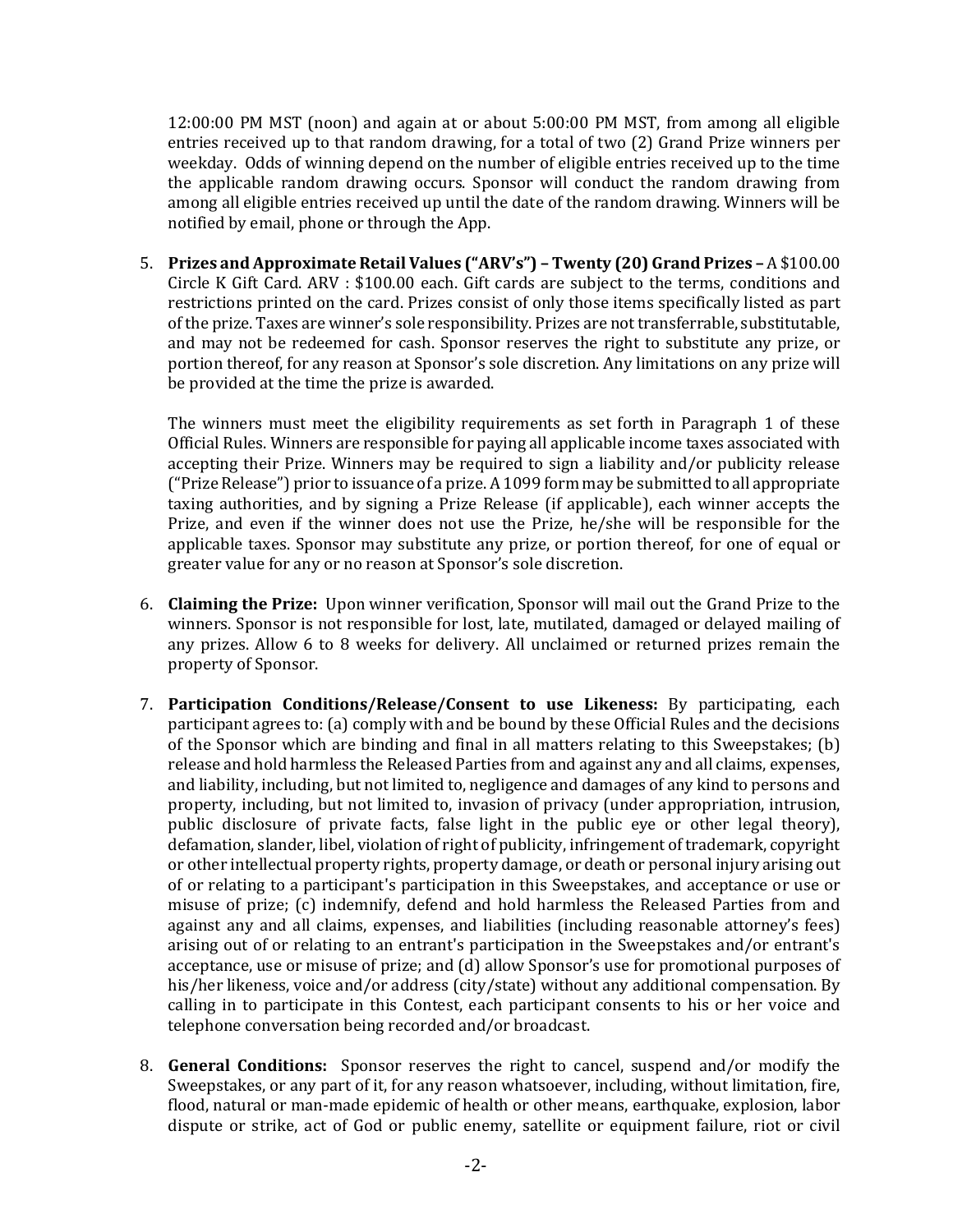disturbance, terrorist threat or activity, war (declared or undeclared) or any federal state or local government law, order, or regulation, public health crisis, order of any court or jurisdiction or if any fraud, technical failures or any other factor beyond Sponsor's reasonable control impairs the integrity or proper functioning of the Sweepstakes, as determined by Sponsor in its sole discretion. Sponsor reserves the right, in its sole discretion, to disqualify any individual it finds to be tampering with the participation process or the operation of the Sweepstakes or to be acting in violation of these Official Rules or any other promotion or in an unsportsmanlike or disruptive manner. Any attempt by any person to deliberately undermine the legitimate operation of the Sweepstakes may be a violation of criminal and civil law, and, should such an attempt be made, Sponsor reserves the right to seek damages from any such person to the fullest extent permitted by law. Only the type and quantity of prizes described in these Official Rules will be awarded. The invalidity or unenforceability of any provision of these rules shall not affect the validity or enforceability of any other provision. In the event that any provision is determined to be invalid or otherwise unenforceable or illegal, these rules shall otherwise remain in effect and shall be construed in accordance with their terms as if the invalid or illegal provision were not contained herein. Sponsor's failure to enforce any term of these Official Rules shall not constitute a waiver of that provision.

- 9. **Limitations of Liability:** The Released Parties as set forth above are not responsible for: (1) any incorrect or inaccurate information, whether caused by entrants, printing errors or by any of the equipment or programming associated with or utilized in the Sweepstakes; (2) technical failures of any kind, including, but not limited, to malfunctions, interruptions or disconnections in phone lines or network hardware or software; (3) unauthorized human intervention in any part of the participation process or the Sweepstakes; (4) technical or human error which may occur in the administration of the Sweepstakes or the processing of phone calls; or (5) any injury or damage to persons or property which may be caused, directly or indirectly, in whole or in part, from entrant's participation in the Sweepstakes or receipt or use or misuse of any Prize.
- 10. **Privacy Policies and Data Collection:** Information provided by you for this Sweepstakes the entry form is subject to Sponsor's privacy policy located [http://corporate.hubbardradio.com/privacy-policy/.](http://corporate.hubbardradio.com/privacy-policy/) By entering this Sweepstakes, each entrant agrees that the Sponsor has the right to contact the entrant by phone, direct message, or email accounts provided on the entry form to administer and fulfill this Sweepstakes.
- 11. **Disputes/Governing Law:** Except where prohibited, entrant agrees that: (1) any and all disputes, claims and causes of action arising out of or connected with this Sweepstakes or the prize awarded shall be resolved individually, without resort to any form of class action, and exclusively by the appropriate federal or state court of Arizona; (2) any and all claims, judgments and awards shall be limited to actual out-of-pocket costs incurred, including costs associated with entering this Sweepstakes, but in no event attorneys' or legal fees; and (3) unless otherwise prohibited, under no circumstances will entrant be permitted to obtain awards for, and entrant hereby waives all rights to claim, indirect, punitive, incidental and consequential damages and any other damages, other than for actual out-of-pocket expenses, and any and all rights to have damages multiplied or otherwise increased. All issues and questions concerning the construction, validity, interpretation and enforceability of these Official Rules, or the rights and obligations of the entrant and Sponsor in connection with this Sweepstakes shall be governed by, and construed in accordance with, the laws of the State of Arizona, without giving effect to any choice of law or conflict of law rules (whether of State of